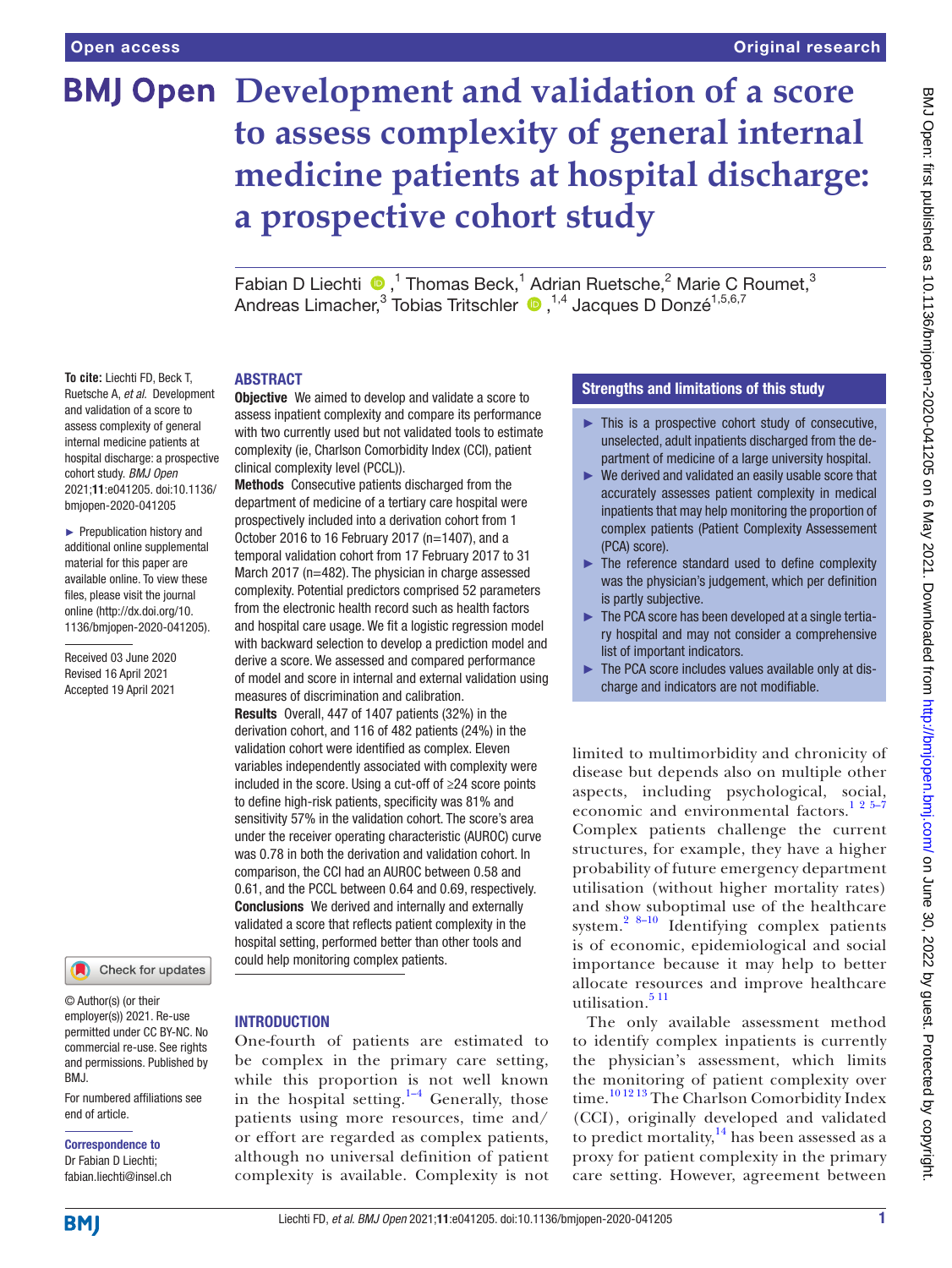<span id="page-1-0"></span>

|                                                                                      | Overall (N=1889) | Non-complex<br>$(N=1326)$ | <b>Complex</b><br>$(N=563)$ |  |
|--------------------------------------------------------------------------------------|------------------|---------------------------|-----------------------------|--|
|                                                                                      |                  | n (%) or median (IQR)     |                             |  |
| Age                                                                                  |                  |                           |                             |  |
| ≥80 years                                                                            | 579 (31)         | 442 (33)                  | 137 (24)                    |  |
| 70-79 years                                                                          | 437 (23)         | 304 (23)                  | 133 (24)                    |  |
| 60-69 years                                                                          | 322 (17)         | 211 (16)                  | 111 (20)                    |  |
| <60 years                                                                            | 537 (28)         | 363 (27)                  | 174 (31)                    |  |
| Missing                                                                              | 14(0.7)          | 6(0.5)                    | 8(1.4)                      |  |
| Gender                                                                               |                  |                           |                             |  |
| Male                                                                                 | 1002 (53)        | 693 (52)                  | 309 (55)                    |  |
| Female                                                                               | 873 (46)         | 627 (47)                  | 246 (44)                    |  |
| Missing                                                                              | 14(0.7)          | 6(0.5)                    | 8(1)                        |  |
| Living area*                                                                         |                  |                           |                             |  |
| Urban                                                                                | 611 (32)         | 453 (34)                  | 158 (28)                    |  |
| Rural                                                                                | 1238 (65)        | 848 (64)                  | 390 (69)                    |  |
| Missing                                                                              | 40(2)            | 25(1)                     | 15(3)                       |  |
| Marital status                                                                       |                  |                           |                             |  |
| Single                                                                               | 331 (17)         | 252 (19)                  | 79 (14)                     |  |
| Couple                                                                               | 636 (34)         | 429 (32)                  | 207 (37)                    |  |
| Widowed                                                                              | 916 (48)         | 641 (48)                  | 275 (49)                    |  |
| Missing                                                                              | 6(0.3)           | 4(0.3)                    | 2(0.4)                      |  |
| Hospitalisation within last 12 months                                                | 673 (36)         | 452 (34)                  | 221 (39)                    |  |
| Medication†                                                                          |                  |                           |                             |  |
| Antineoplastic and immunomodulating agents, at<br>admission                          | 70 (4)           | 38(3)                     | 32(6)                       |  |
| Nervous system, at admission                                                         | 1340 (71)        | 918 (69)                  | 422 (75)                    |  |
| Systemic hormonal preparations, excluding sex<br>hormones and insulins, at discharge | 524 (28)         | 318 (24)                  | 206 (37)                    |  |
| High costs during hospitalisation‡                                                   |                  |                           |                             |  |
| For imaging procedures                                                               | 485 (26)         | 255 (19)                  | 230 (41)                    |  |
| For laboratory analysis                                                              | 482 (25)         | 203(15)                   | 279 (50)                    |  |
| High nurse workload§                                                                 | 475 (25)         | 203 (15)                  | 272 (48)                    |  |
| <b>Charlson Comorbidity Index</b>                                                    | 2(0; 4)          | 2(0; 3)                   | 3 <sup>(15)</sup>           |  |
| Principal or concomitant diagnosis at discharge                                      |                  |                           |                             |  |
| Cancer¶                                                                              | 225 (12)         | 136 (10)                  | 89 (16)                     |  |
| $\mathsf{COPD}^{**}$                                                                 | 186 (10)         | 124(9)                    | 62 (11)                     |  |
| Dementia††                                                                           | 163(9)           | 125(9)                    | 38(7)                       |  |
| Depression##                                                                         | 209(11)          | 140(11)                   | 69 (12)                     |  |
| Heart failure§§                                                                      | 327(17)          | 206(15)                   | 121(21)                     |  |
| Pneumonia††††                                                                        | 244 (13)         | 159 (12)                  | 85 (15)                     |  |
| Sepsis¶¶                                                                             | 229 (12)         | 132 (10)                  | 97(17)                      |  |
| Stroke***                                                                            | 90(5)            | 65(5)                     | 25(4)                       |  |
| Substance abuse†††                                                                   | 212(11)          | 129 (10)                  | 83 (15)                     |  |
| Syncope‡‡‡                                                                           | 81(4)            | 67(5)                     | 14(2)                       |  |
| <b>Malnutrition§§§</b>                                                               | 265 (14)         | 122(9)                    | 143 (25)                    |  |
| Multimorbidity                                                                       |                  |                           |                             |  |
| Low (no of diagnoses $\leq 6$ )                                                      | 510 (27)         | 435 (33)                  | 75 (13)                     |  |
|                                                                                      |                  |                           | Continued                   |  |

<u>යි</u>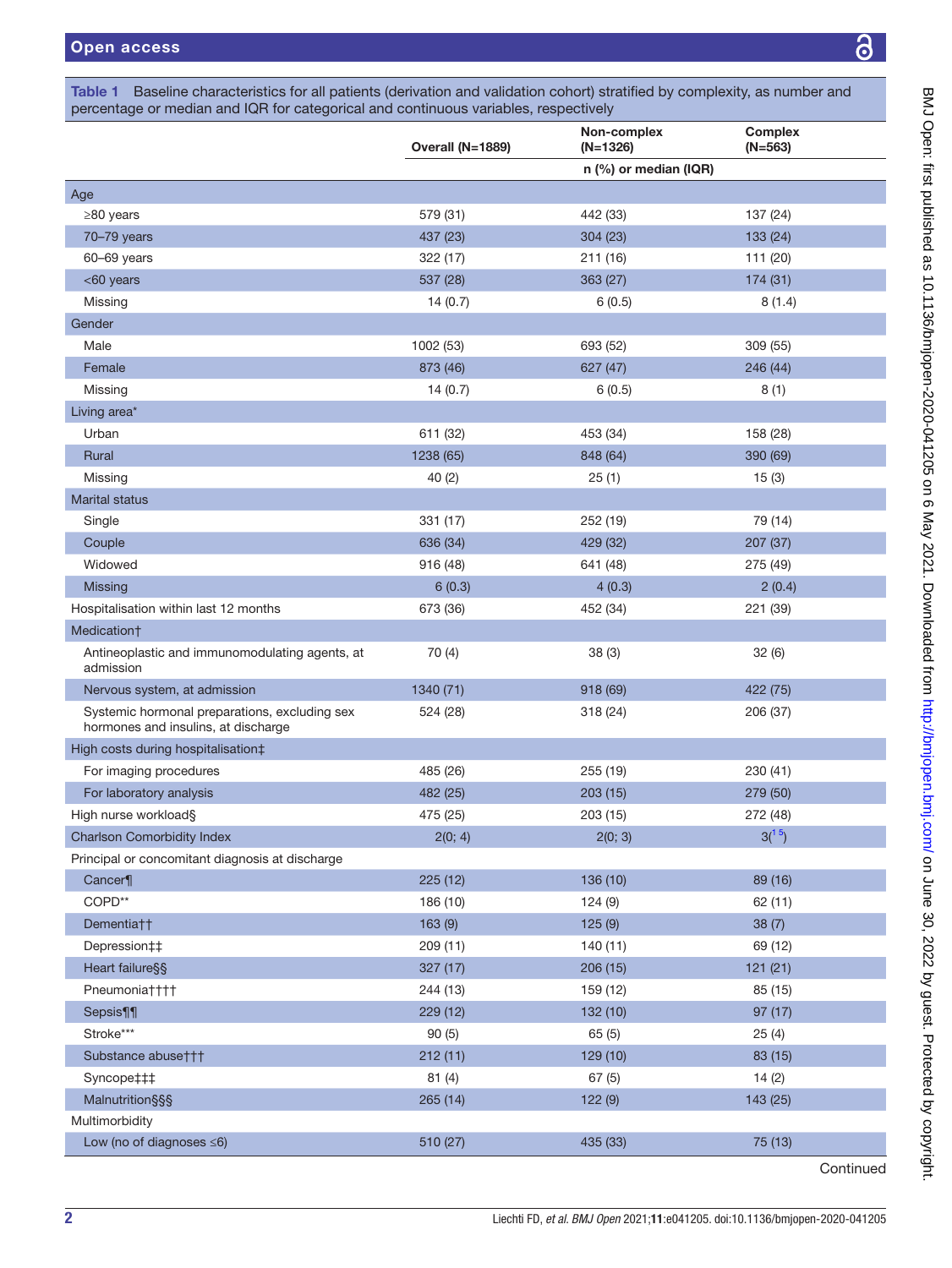|                                                            | Overall (N=1889)  | Non-complex<br>$(N=1326)$ | <b>Complex</b><br>$(N=563)$ |  |
|------------------------------------------------------------|-------------------|---------------------------|-----------------------------|--|
|                                                            |                   | n $(\%)$ or median (IQR)  |                             |  |
| Middle (no of diagnoses $>6$ and $<14$ ) $\pm$ $\pm$ $\pm$ | 841 (44)          | 603 (45)                  | 238 (42)                    |  |
| High (no of diagnoses $\geq$ 14)                           | 524 (28)          | 282(21)                   | 242 (43)                    |  |
| <b>PCCL</b>                                                | 3 <sup>(24)</sup> | $3(^{14})$                | $4(^{34})$                  |  |
| No complication or comorbidity                             | 380 (20)          | 312 (23)                  | 68 (12)                     |  |
| Light complication or comorbidity                          | 29(1)             | 21(2)                     | 8(1)                        |  |
| Moderate complication or comorbidity                       | 292 (15)          | 233(18)                   | 59 (10)                     |  |
| Severe complication or comorbidity                         | 533 (28)          | 409 (31)                  | 124 (22)                    |  |
| Very severe complication or comorbidity                    | 641 (34)          | 345 (26)                  | 296 (53)                    |  |
| Missing                                                    | 14(0.7)           | 6(0.5)                    | 8(1.4)                      |  |
| Abnormal creatinine level (creatinine ≥100 µmol/L)         |                   |                           |                             |  |
| At admission and discharge                                 | 368 (19)          | 241 (18)                  | 127 (23)                    |  |
| At admission only                                          | 182(10)           | 106(8)                    | 76 (13)                     |  |
| At discharge only                                          | 63(3)             | 34(3)                     | 29(5)                       |  |
| <b>Missing</b>                                             | 364 (19)          | 311(23)                   | 53(9)                       |  |
| Leucocytosis (leucocyte count ≥20 G/L)                     |                   |                           |                             |  |
| At admission and discharge                                 | 77(41)            | 47(3)                     | 30(5)                       |  |
| At admission only                                          | 19(1)             | $8 (=1)$                  | 11(2)                       |  |
| At discharge only                                          | $13 (=1)$         | 5(<1)                     | 8(1)                        |  |
| Missing                                                    | 351 (19)          | 306 (23)                  | 45(8)                       |  |
| Patient destination                                        |                   |                           |                             |  |
| Death                                                      | 134(7)            | 91(7)                     | 43(8)                       |  |
| Home                                                       | 1178 (62)         | 873 (66)                  | 305(54)                     |  |
| Hospital                                                   | 191 (10)          | 119(9)                    | 72 (13)                     |  |
| Nursing home                                               | 155(8)            | 108(8)                    | 47(8)                       |  |
| Rehabilitation                                             | 171(9)            | 101(8)                    | 70 (12)                     |  |
| Others and missing                                         | 60(3)             | 24(3)                     | 26(5)                       |  |

\*Defined according to the Swiss Federal Statistical Office based on place of residence.

†Group of drugs according to ATC classification.

‡Defined as costs of all imaging procedures or laboratory analysis (without microbiology) during hospital stay above 75th percentile.

§Defined as sum of hours of all nursing work (including sitting guard) during hospital stay above 75th percentile.

¶ICD10-codes B21, C00 through C97, Z03.1.

\*\*ICD10-codes J44.

††ICD10-codes F00 through F03, F05.0, F05.1.

‡‡ICD10-codes F20.4, F25.1, F31.3 F31.4, F31.5, F32, F33, F41.2, F92.0.

§§ICD10-codes I50.

¶¶ICD10-codes A02.1, A20.7, A22.7, A26.7, A32.7, A39.2, A39.3, A39.4, A40, A41, A42.7, B37.7.

\*\*\*ICD10-codes I63.

†††ICD10-codes F10 through F19.

‡‡‡ICD10-codes R55.

§§§ICD10-codes E40 through E46.

¶¶¶Defined as creatinine ≥100 µmol/L.

\*\*\*\*Defined as leucocyte count ≥20G/L.

††††ICD10-codes A48.1, B01.2, B05.2, J10.0, J11.0, J12 through J18, J68.0, J69, J85.1, O74.0, U69.00.

‡‡‡‡Between 25th and 75th percentile.

ATC, Anatomical Therapeutic Chemical classification system; ICD-10, 10th Revision of International Classification of Disease; PCCL, patient clinical complexity level.

the primary care physician's assessment and the CCI to identify complex patients was only modest.<sup>1 2 5</sup> No such assessment has been yet performed in the hospital setting. The patient clinical complexity level (PCCL) is calculated for each treatment episode to indicate the effect of complications and comorbidities in a patient.

The PCCL ranges from 0 (no complication or comorbidity) to 4 (very severe complication or comorbidity), according to a complex algorithm. $^{14}$  15 Identification of complex patients at discharge could help to identify those, who would profit from more intense follow-up, for example, by general practitioners or social workers,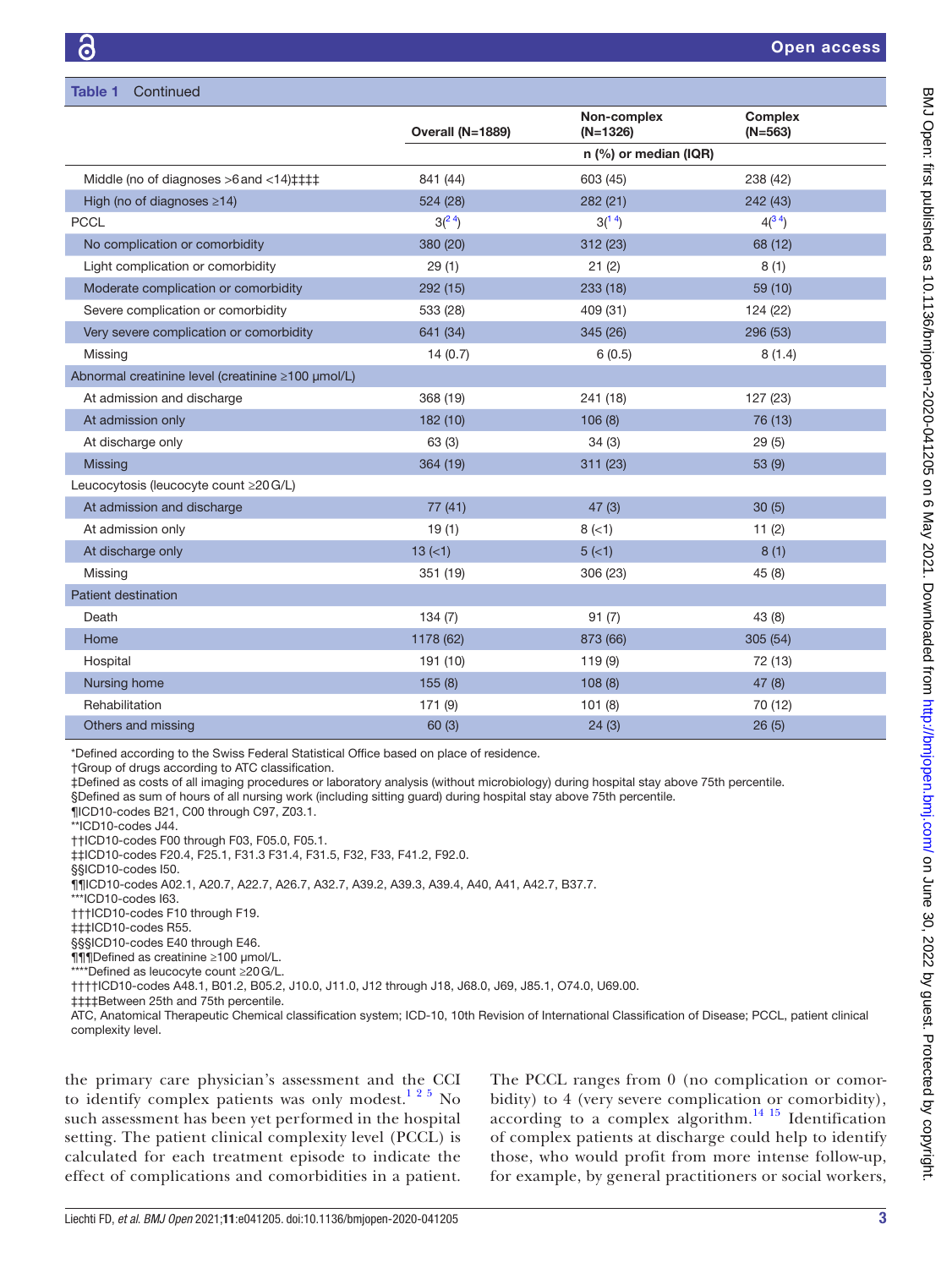

BMJ Open: first published as 10.1136/bmjopen-2020-041205 on 6 May 2021. Downloaded from Dumdaded from op. June 30, 2022 by guest. Protected by copyright.

BMJ Open: first published as 10.1136/bmjopen-2020-041205 on 6 May 2021. Downloaded from http://bmjopen.bmj.com/ on June 30, 2022 by guest. Protected by copyright



Figure 1 Flow chart. Derivation sample (derivation and internal validation cohort) and external validation sample (temporal validation cohort).

although effectiveness of such interventions would have to be proven first.

In order to simplify and standardise the identification of complex patients, we aimed to develop and validate a new score to help identifying the most complex inpatients (Patient Complexity Assessment, PCA score) using readily available administrative and clinical data. Our hypothesis was that some data routinely collected during a hospitalisation can be used as a valuable surrogate to physician's assessment. We then compared the performance of the newly developed PCA score to the CCI, and the PCCL used in the Swiss DRG system to allo-cate reimbursement according to multimorbidity.<sup>[14 15](#page-8-4)</sup>

## **METHODS**

# Study design and participants

This study was a prospective cohort of consecutive, unselected, adult inpatients discharged from the department of medicine of a large University hospital (Inselspital, Bern University Hospital, Bern, Switzerland) between 1 October 2016 and 31 March 2017. The only exclusion criterion was a previous study inclusion. We originally planned to consider around 35 variables in the prediction model. With an estimated proportion of complex patients of one fourth, we preset the sample size of the derivation cohort to be 1400 (rule of thumb of 10 outcomes per variable tested).<sup>16 17</sup> We predefined, that if more than 1400 patients will be included during the study period of 6 months, we would use these patients to externally validate the prediction model. Patients enrolled before 16 February 2017 were allocated to the derivation sample (derivation and internal validation cohort), and patients enrolled after this date were allocated to an

<span id="page-3-0"></span>external validation sample (temporal validation cohort). During their first admission, all patients included in the study gave their written general consent to the use of their routine data for research purposes. We reported the study in accordance with the Transparent Reporting of a Multivariable Prediction Model for Individual Prognosis Or Diagnosis statement.<sup>18</sup>

#### Patient and public involvement

No patient involved.

# Study outcome and predictor variables

The primary outcome was the predictive accuracy of the PCA against the treating physician's judgement as the gold standard to identify complex general internal medicine inpatients. Complex patients were defined as those using more resources, time and/or effort while hospitalised. The resident (or supervising consultant) was asked by a trained study nurse to assess at time of discharge the level of complexity of the entire hospital stay of her/ his patient without providing any specific scoring system (complex or not-complex).

The CCI was originally developed to predict 10-year survival by using an algorithm based on addition of score points for specific diagnoses.<sup>[14 19](#page-8-4)</sup> The PCCL was derived from the electronic health record (no complication or comorbidity: 0; light complication or comorbidity: 1; moderate complication or comorbidity: 2; severe complication or comorbidity: 3; very severe complication or comorbidity: 4 and is defined by SwissDRG. $^{20\,21}$ 

For all patients, information regarding International Classification of Disease (ICD) codes and other potential indicators for patient complexity were collected retrospectively through the electronic health record of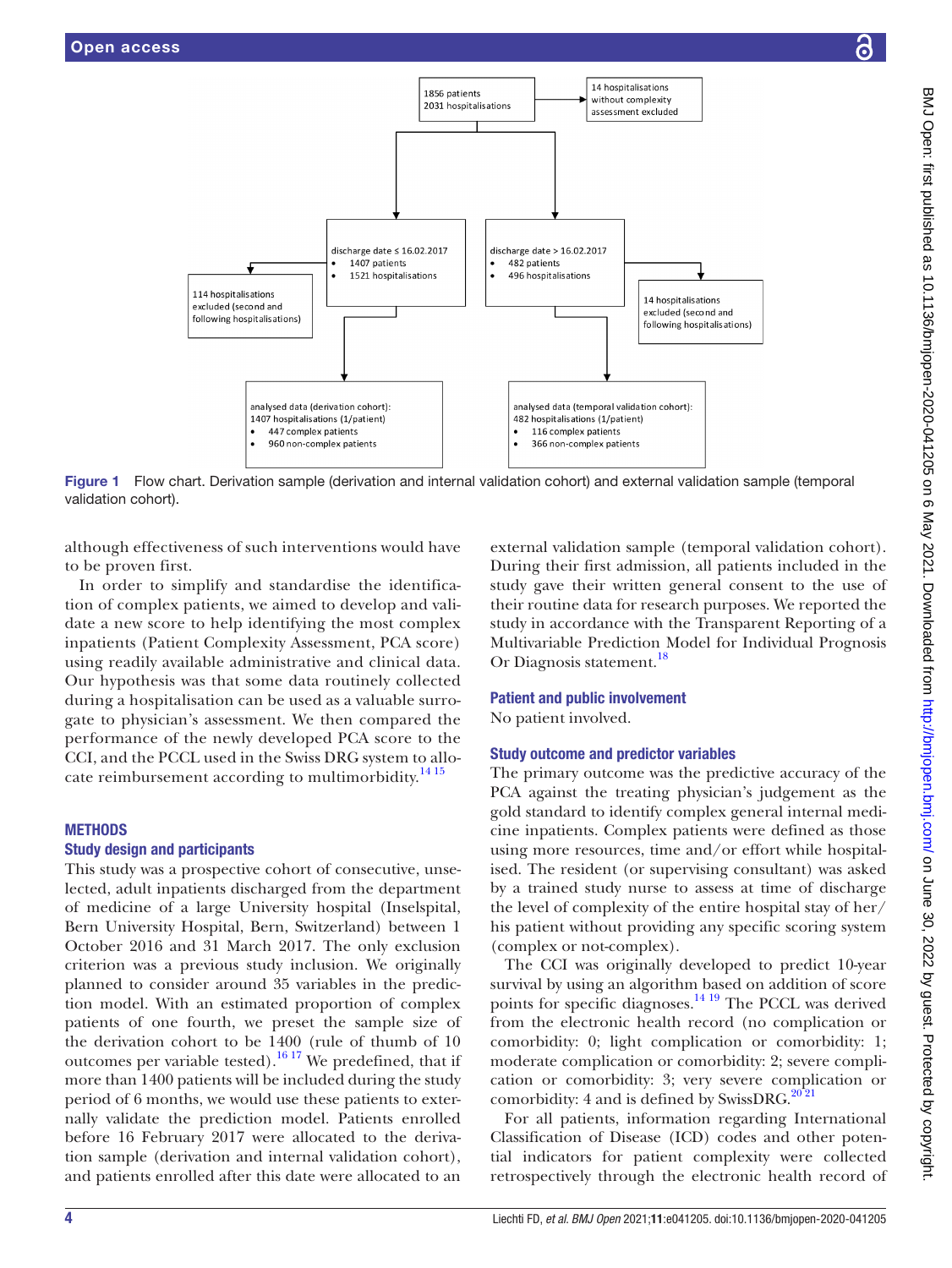the hospital. Candidate predictor variables have been selected based on a previous survey among general internists in the hospital setting which asked them to identify factors that contribute to patient complexity, $4$  and on a selection of readily available potential predictors to have a broad spectrum of candidate predictors. Variables that were not routinely collected were removed (ie, variables with more than 25% missing data, such as aspartate amino transferase, C reactive protein and albumin at discharge). Collinearity between variables was assessed using Pearson correlation coefficients. In case of strong correlation (r>0.7), only the strongest univariate predictor was kept. A final list of 52 indicators was considered in denoting complexity: baseline demographic information (age, gender, living area (rural vs urban, defined according to the Swiss Federal Statistical Office based on the patient's place of residence), marital status, institutional care before admission, nationality (Swiss vs non-Swiss), hospital variables (urgent vs elective admission, number of previous hospitalisation in the last 12 months, patient destination (death, home, other hospital, nursing home, rehabilitation, other), stay on the intensive care unit, internal transfer), drugs (for each group of the Anatomical, Therapeutic and Chemical classification categories) at admission and at discharge and polypharmacy ( $\geq 10$  drugs,<sup>[22](#page-8-10)</sup> at admission and discharge), main diagnosis (cancer, chronic obstructive pulmonary disease, dementia, depression, heart failure, pneumonia, sepsis, stroke, substance abuse, syncope, malnutrition, based on the 10th Revision of the ICD and Related Health Problems code), number of diagnoses at discharge, CCI, laboratory values (haemoglobin, leucocyte count and thrombocyte count, serum sodium and creatinine) at admission (first lab values at admission) and discharge (last lab values before discharge), number of interventions and costs (normal vs high costs, ie,  $\geq$  the 75th empirical percentile value) during hospitalisation of blood products, drugs, imaging procedures, physiotherapy and nursing workload.

# Missing data

When missing, the value of haemoglobin and creatinine at discharge was assumed to be identical to the value at admission. When missing, the value of sodium and platelet count at discharge was considered normal. For other potential indicators of complexity, we assumed data to be missing at random and imputed missing data using single imputation by chained equations. To compare performance measures of the PCA with the CCI and PCCL, patients with missing values for the PCCL variable (n=3 for the derivation, n=11 for the validation dataset) were removed prior to analysis.

# Statistical analysis

Multivariable logistic regression analysis with backward selection was used in the derivation set to predict complexity based on 52 potential indicators of complexity variables registered during hospitalisation, removing variables with a p>0.1. Calibration of the final model was

evaluated by constructing a calibration curve, estimating the calibration slope, calculating the difference between the mean observed proportion and mean predicted proportion of patients with high complexity (calibrationin-the-large) and the Brier score (overall measure of accuracy) in the derivation and validation set. The predictors from the final model were used to create a comprehensible score using the regression coefficient-based scoring technique.<sup>23</sup> Beta-coefficients were divided by the lowest coefficient and rounded up to the closest integer to generate score points, indicating increasing risk by higher scores. The discriminatory power of the score was assessed by calculating the area under the receiver operating characteristic (AUROC) curve.

The validity of performance measures was investigated by performing internal and external validation. For internal validation we used 1000 bootstrap samples, drawing samples with replacement from the derivation sample. $^{24}$  The bootstrap-corrected performance estimates were calculated by subtracting the optimism from the performance of the original model. The 95% CIs for the bootstrapped performance measures were derived using the percentile method. External validation was made by estimating the same performance measures in the external validation cohort (temporal validation).

The clinical usefulness of the developed score was assessed with a decision-curve analysis investigating whether the use of the complexity score instead of the CCI alone was associated with benefit gains relative to the prediction complexity.<sup>[25](#page-8-13)</sup>

Applying PCA, CCI and PCCL, we calculated the score of each patient and split the patient sample into a highrisk and a low-risk group. The reference point (cut-off) of each scoring system was chosen in order to make the frequency of patients in the high-risk category as close as possible to 30% (ie, approximating the frequency of observed complex patients). To determine the accuracy of this method to predict complexity, we estimated sensitivity, specificity and positive and negative predictive value in both the derivation and validation set for PCA and in the derivation set for CCI and PCCL.

R V.3.3.1 was used for statistical analysis.

# **RESULTS**

A total of 1889 patients were included in the study [\(figure](#page-3-0) 1). Patients enrolled before 16 February 2017 were allocated to the derivation sample (n=1407), patients enrolled after this date (n=482) were allocated to the temporal validation sample. In the derivation cohort, 447 patients (31.8%) were clinically judged as complex and 116 (24.1%) patients in the validation cohort. The patients in the two cohorts presented with similar baseline characteristics [\(table](#page-1-0) 1 and [online supplemental](https://dx.doi.org/10.1136/bmjopen-2020-041205)  [material table S1 and S2](https://dx.doi.org/10.1136/bmjopen-2020-041205)). The overall median age was 80 years (IQR 75–86 years).

After backward selection, 11 of the 52 potential predictors were used to derive the PCA score [\(table](#page-5-0) 2). Besides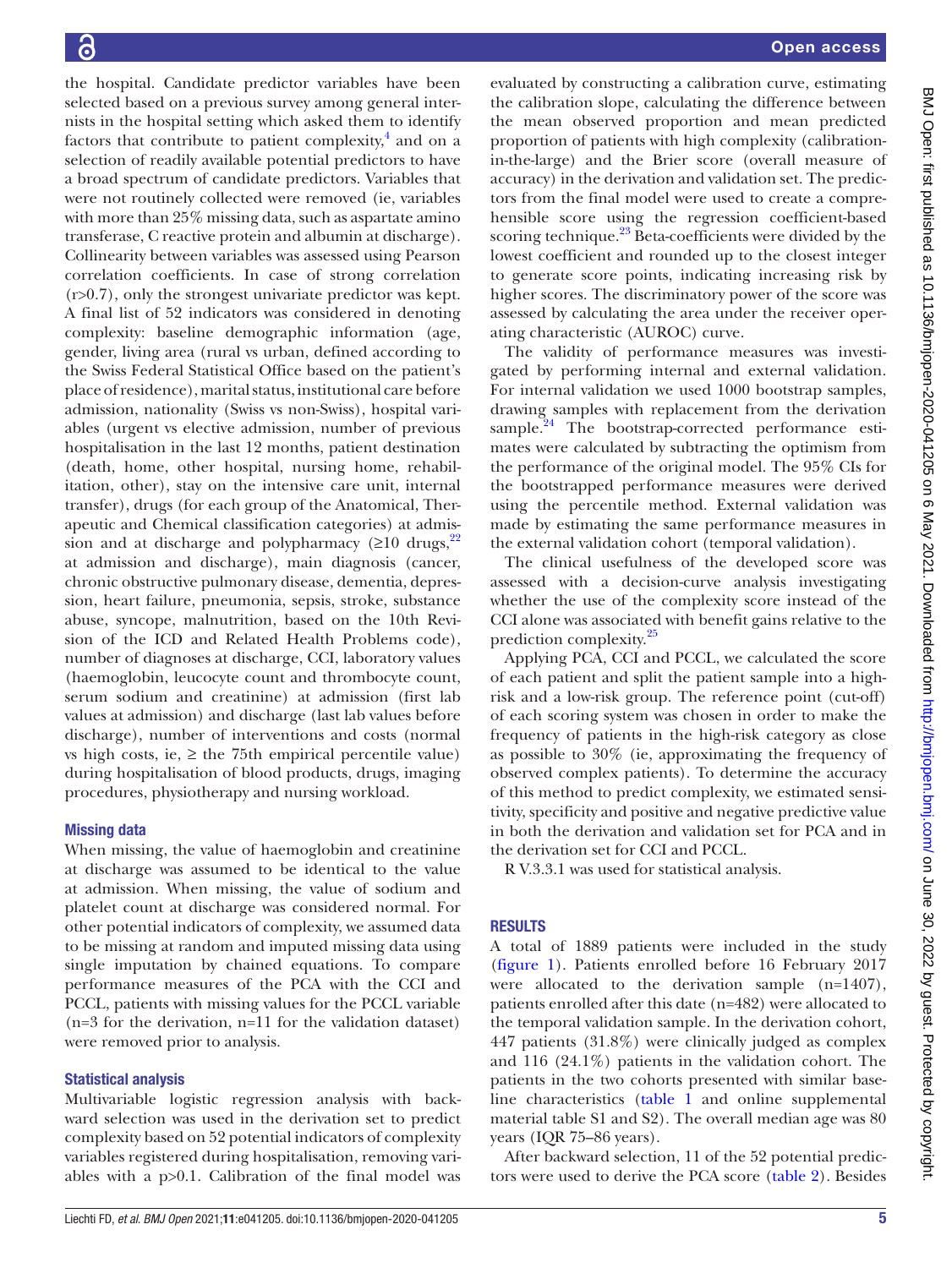<span id="page-5-0"></span>

| PCA score weighted according to coefficients<br>Table 2 |                         |                 |  |  |
|---------------------------------------------------------|-------------------------|-----------------|--|--|
| Variable                                                | Coefficient (95% CI)    | Score<br>points |  |  |
| Age                                                     |                         |                 |  |  |
| $\geq$ 80 years                                         | Reference               |                 |  |  |
| 70-79 years                                             | 0.36 (0 to 0.72)        | 3               |  |  |
| 60-69 years                                             | $0.5$ (0.1 to 0.9)      | 5               |  |  |
| <60 years                                               | 0.94 (0.56 to 1.31)     | 9               |  |  |
| Elective admission                                      | 0.36 (0.03 to 0.69)     | 3               |  |  |
| High costs during<br>hospitalisation*                   |                         |                 |  |  |
| For imaging procedures                                  | $0.6$ (0.31 to 0.9)     | 6               |  |  |
| For laboratory analysis                                 | 0.77 (0.46 to 1.09)     | $\overline{7}$  |  |  |
| High nurse workload†                                    | 0.93 (0.61 to 1.26)     | 9               |  |  |
| Malnutrition##                                          | 0.47 (0.1 to 0.84)      | $\overline{4}$  |  |  |
| Multimorbidity                                          |                         |                 |  |  |
| No of diagnoses $\leq 6$                                | Reference               |                 |  |  |
| No of diagnoses >6 and<br>< 141                         | 0.61 (0.25 to 0.96)     | 6               |  |  |
| No of diagnoses $\geq 14$ §                             | 0.78 (0.36 to 1.2)      | $\overline{7}$  |  |  |
| Medication at admission¶                                |                         |                 |  |  |
| Antineoplastic and<br>immunomodulating<br>agents        | $0.85$ (0.16 to 1.54)   | 8               |  |  |
| Nervous system                                          | 0.33(0.04, 0.63)        | 3               |  |  |
| Abnormal creatinine level**                             |                         |                 |  |  |
| None                                                    | Reference               |                 |  |  |
| At admission only                                       | 0.23 (-0.22 to 0.68)    | $\overline{2}$  |  |  |
| At admission and<br>discharge                           | $0.11$ (-0.22 to 0.45)  | 1               |  |  |
| At discharge only                                       | 0.96 (0.29 to 1.63)     | 9               |  |  |
| Leucocytosis††                                          |                         |                 |  |  |
| <b>None</b>                                             | Reference               |                 |  |  |
| At admission only                                       | $0.11$ (-0.49 to 0.71)  | 1               |  |  |
| At admission and<br>discharge                           | 1.12 (-0.04 to 2.29)    | 10              |  |  |
| At discharge only                                       | 1.68 (0.18 to 3.18)     | 16              |  |  |
| Intercept                                               | $-2.93$ (-3.39 to 2.46) | <b>NA</b>       |  |  |

\*Defined as costs of all imaging procedures or laboratory analysis (without microbiology) during hospital stay above 75th percentile. †Defined as sum of hours of all nursing work (including sitting guard) during hospital stay above 75th percentile. ‡Between 25th and 75th percentile.

§Above 75th percentile.

\*\*Defined as serum creatinine ≥100 µmol/L. ††Defined as blood leucocyte count ≥20G/L.

‡‡ICD10-codes E40 through E46.

ATC, Anatomical Therapeutic Chemical classification system; ICD-10,

10th Revision of International Classification of Disease; PCA, Patient Complexity Assessment.

diagnosis-related factors, they represented demographic characteristic, hospital variables, medication and laboratory values. Highest score points were assigned to leucocytosis (at discharge only, 16 points and at admission and

discharge, 10 points) followed by age under 60 years, high nurse workload (costs above 75th percentile for nursing expenses), and abnormal serum creatinine at discharge  $(\geq 100 \mu \mathrm{mol/L}).$ 

The prediction model showed a good accuracy, with a Brier score of 0.17 and 0.15 in internal and external validation, respectively. The calibration curve showed fair agreement between predicted and observed proportions of complexity in the derivation cohort and slightly lower observed proportions than predicted probabilities in the validation cohort (graphs not shown). The calibration-in-the-large coefficient of −0.51 (95% CI −0.74 to −0.27) in the validation cohort implies that the mean observed proportion was lower than the mean predicted probability. However, the calibration curve slope was satisfactory in internal and external validation (0.93 (95% CI 0.80 to 1.05) and 0.96 (95% CI 0.74 to 1.18)), respectively.

The median score was 17 points in the derivation and validation cohort (mean 18.77 and 19.03, respectively). The minimal score was 0 points in both cohorts, the maximal score reached was 54 points in the derivation cohort and 53 points in the validation cohort (theoretically maximal 81 score points). The score's AUROC curve was 0.77 (95% CI 0.74 to 0.79) and 0.78 (95% CI 0.74 to 0.82) in internal and external validation.

We classified patients as low and high complexity risk [\(table](#page-6-0) 3) according to the selected cut-off of 24 points (approximating the frequency of observed complex patients of 30%). The proportion of patients categorised as complex (ie, score  $\geq 24$  points) was 30% and 28% in the derivation and validation dataset, respectively. Sensitivity was 57% in both the derivation and validation dataset. The specificity was 83% and 81%, respectively. Positive predictive values were 61% and 49% in the derivation and validation cohort, respectively, while negative predictive values were 81% and 86%, respectively. The discriminatory power of the PCA score was robust with an AUROC of 0.77 (95% CI 0.74 to 0.79) in internal validation (bootstrap-corrected value) and 0.78 (95% CI 0.74 to 0.82) in external validation [\(table](#page-6-1) 4 and [online supple](https://dx.doi.org/10.1136/bmjopen-2020-041205)[mental figure S2\)](https://dx.doi.org/10.1136/bmjopen-2020-041205).

In comparison, predictive accuracy of the CCI was lower compared with the PCA score. The AUROCs were low with 0.58 (95% CI 0.55 to 0.62) and 0.62 (95% CI 0.56 to 0.68) in the derivation and validation cohort, respectively [\(table](#page-6-1) 4). Sensitivity of the CCI reached 36% (95% CI 31\% to 40\%) and 41\% (95\% CI 31\% to 50\%) in derivation and validation cohort, respectively, while specificity was 76% (95% CI 73% to 78%) and 75% (95% CI 71% to 80%), respectively. The decision curve analysis ([online](https://dx.doi.org/10.1136/bmjopen-2020-041205)  [supplemental figure S1](https://dx.doi.org/10.1136/bmjopen-2020-041205)) indicates a superiority of the PCA score compared with the CCI to predict complexity.

AUROCs of PCCL were between those of CCI and PCA score with 0.64 (95% CI 0.61 to 0.67) and 0.69 (95% CI 0.64 to 0.75) in the derivation and validation cohort, respectively ([table](#page-6-1) 4). Sensitivity was 52% (95% CI 47% to 56%) and 61% (95% CI 51% to 70%), respectively, while

<sup>¶</sup>Group of drugs according to ATC classification.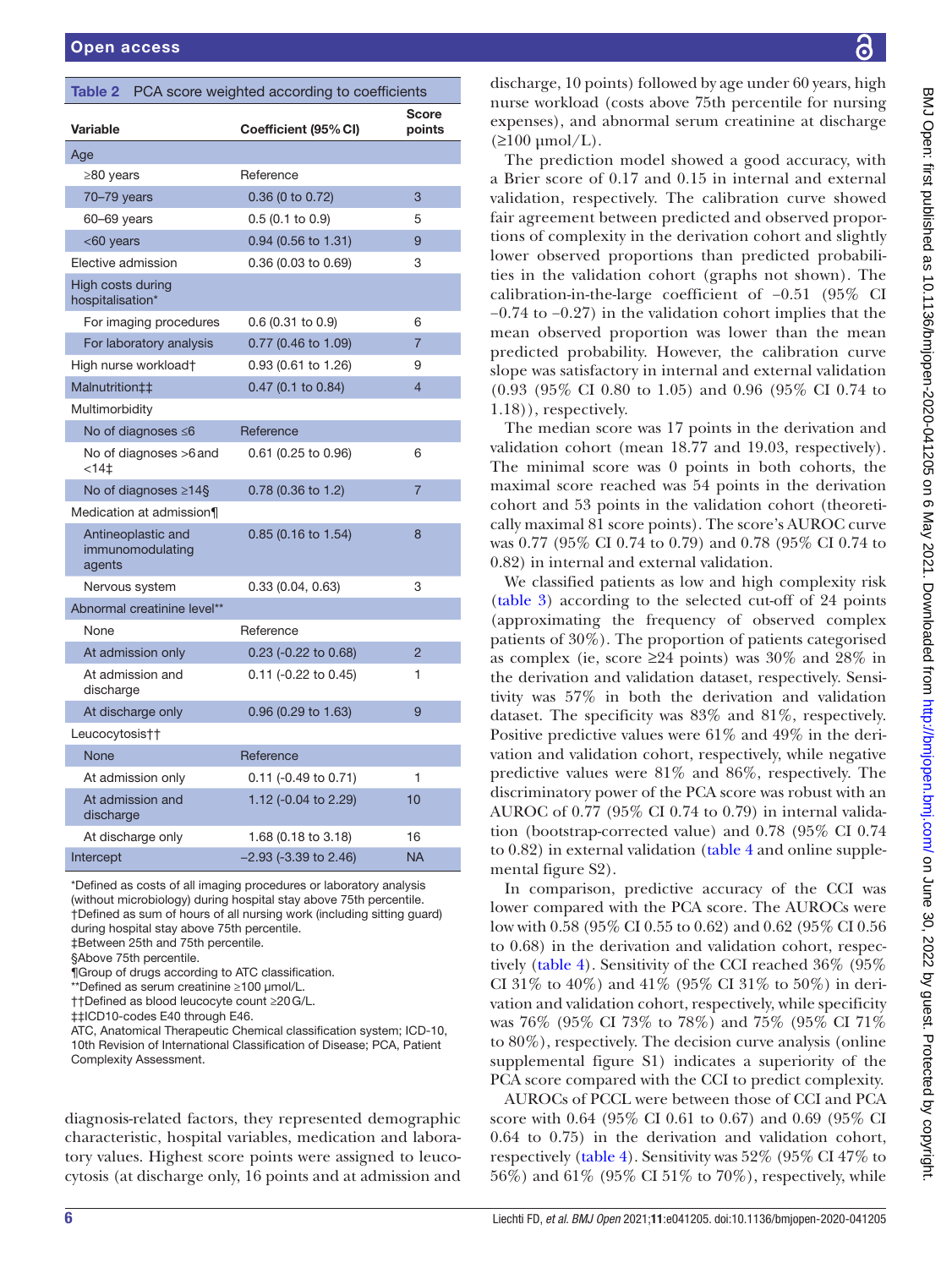<span id="page-6-0"></span>

| Table 3<br>Stratification of observed versus predicted complex patients applying the PCA score |              |                                    |                                  |                                   |                                        |
|------------------------------------------------------------------------------------------------|--------------|------------------------------------|----------------------------------|-----------------------------------|----------------------------------------|
|                                                                                                | Score points | <b>Risk category of complexity</b> | Patients in each<br>category (%) | <b>Complex patients</b><br>$(\%)$ | <b>Estimated risk of</b><br>complexity |
| Derivation set                                                                                 | ${<}24$      | Low risk                           | 991 (70)                         | 193 (19)                          | 19                                     |
|                                                                                                | $>24$        | High risk                          | 416 (30)                         | 254(61)                           | 61                                     |
| Validation set                                                                                 | < 24         | Low risk                           | 347 (72)                         | 50(14)                            | 20                                     |
|                                                                                                | >24          | High risk                          | 135 (28)                         | 66 (49)                           | 62                                     |
|                                                                                                |              |                                    |                                  |                                   |                                        |

PCA, Patient Complexity Assessment.

specificity was 73% (95% CI 71% to 76%) and 75% (95% CI 70% to 79%).

## **DISCUSSION**

We derived and validated the PCA score that accurately assessed patient complexity in medical inpatients. The final score of eleven independent and readily available factors, included age, hospital variables, diagnosis-related aspects and laboratory variables. The PCA score showed overall good performance with a discriminatory power of 0.78 that surpasses other comorbidity-based tools such as the CCI and the PCCL.

In this cohort of medical inpatients, 32% and 24% were considered 'complex' by the treating physician, in the derivation and the validation cohort, respectively. This first estimate of patient complexity in the hospital setting is consistent with a previous assessment in an outpatient population where 26% of total 4302 patients were categorised as being complex by a primary care physician.[1](#page-8-0) Based on these data, the authors later derived a model to identify around 20% of 143372 primary care patients as complex. Using the model and outpatient CCI or PCCL, only modest agreement between the methods was observed  $(37\%$  and  $40\%$ , respectively).<sup>[2](#page-8-1)</sup> Therefore, a tool not solely based on multimorbidity, such as the newly developed PCA score, seems to better identify complex patients.

In the present study, age was an inverse indicator of complexity. In a previous study of outpatients, mean age of complex patients was 60years vs 48years in non-complex patients.<sup>[1](#page-8-0)</sup> Nonetheless, the same study reported

noteworthy age-related variability: in younger patients the association of certain diagnoses (eg, alcohol-related diseases) with complexity was stronger, and deprivation as contributor to complexity is independent of age.<sup>15</sup> In our setting, discharge planning processes for older patients may be better established (eg, including hospital social services, decision making based on patient's provision and possibility for indiscriminate discharge to geriatric rehabilitation facilities or nursing homes) compared with younger patients.<sup>1 9 26 27</sup> Treating physicians may therefore perceive the discharge planning process of some younger patients as difficult and categorise these patients as complex. Furthermore, young non-complex patients may more often be treated as outpatients or by specialist's clinics instead of our tertiary care general internal medicine ward. Elective admissions to a tertiary hospital may represent a cohort of rather complex patients preselected by primary care physicians and smaller hospitals (21% elective admissions in complex patients vs 14% in non-complex patients). The inverse relationship between age and complexity, and the relationship between elective admissions and complexity may therefore represent structural incentives to hospitalise complex younger patients which overburden outpatient care. It is also possible that these patients are only perceived as more complex by the treating physician because patients admitted directly to the medical ward are pending initial workup otherwise provided in the emergency department.

Patients with high costs of imaging procedures may reflect the patients with more severe diseases or more diagnosis uncertainty. Similarly, high costs for laboratory

<span id="page-6-1"></span>

| Table 4<br>Measures of performance to predict complexity |                                      |                                             |                                             |                                              |  |
|----------------------------------------------------------|--------------------------------------|---------------------------------------------|---------------------------------------------|----------------------------------------------|--|
|                                                          | PCA, derivation set<br>$% (95\% CI)$ | <b>PCA, validation set</b><br>$% (95\% CI)$ | <b>CCI, validation set</b><br>$% (95\% CI)$ | <b>PCCL.</b> validation set<br>$% (95\% CI)$ |  |
| Sensitivity                                              | 57 (52 to 61)                        | 57 (47 to 66)                               | 41 (32 to 50)                               | 61 (51 to 70)                                |  |
| Specificity                                              | 83 (81 to 85)                        | 81 (77 to 85)                               | 75 (71 to 80)                               | 75 (70 to 79)                                |  |
| Positive predictive value                                | 61 (59 to 66)                        | 49 (40 to 58)                               | 34 (26 to 43)                               | 42 (34 to 50)                                |  |
| Negative predictive value                                | 81 (78 to 83)                        | 86 (81 to 89)                               | 80 (75 to 84)                               | 86 (82 to 90)                                |  |
| Misclassification error                                  | 25 (28 to 23)                        | 25 (29 to 21)                               | 33 (37 to 29)                               | 28 (33 to 24)                                |  |
| <b>AUROC</b>                                             | 0.77 (0.74 to 0.79)*                 | 0.78 (0.74 to 0.82)                         | $0.62$ (0.56 to 0.68)                       | $0.69$ (0.64 to 0.75)                        |  |

\*Bootstrap-corrected from internal validation

AUROC, area under the receiver operating characteristic; CCI, Charlson Comorbidity Index; PCA, Patient Complexity Assessment; PCCL, patient clinical complexity level.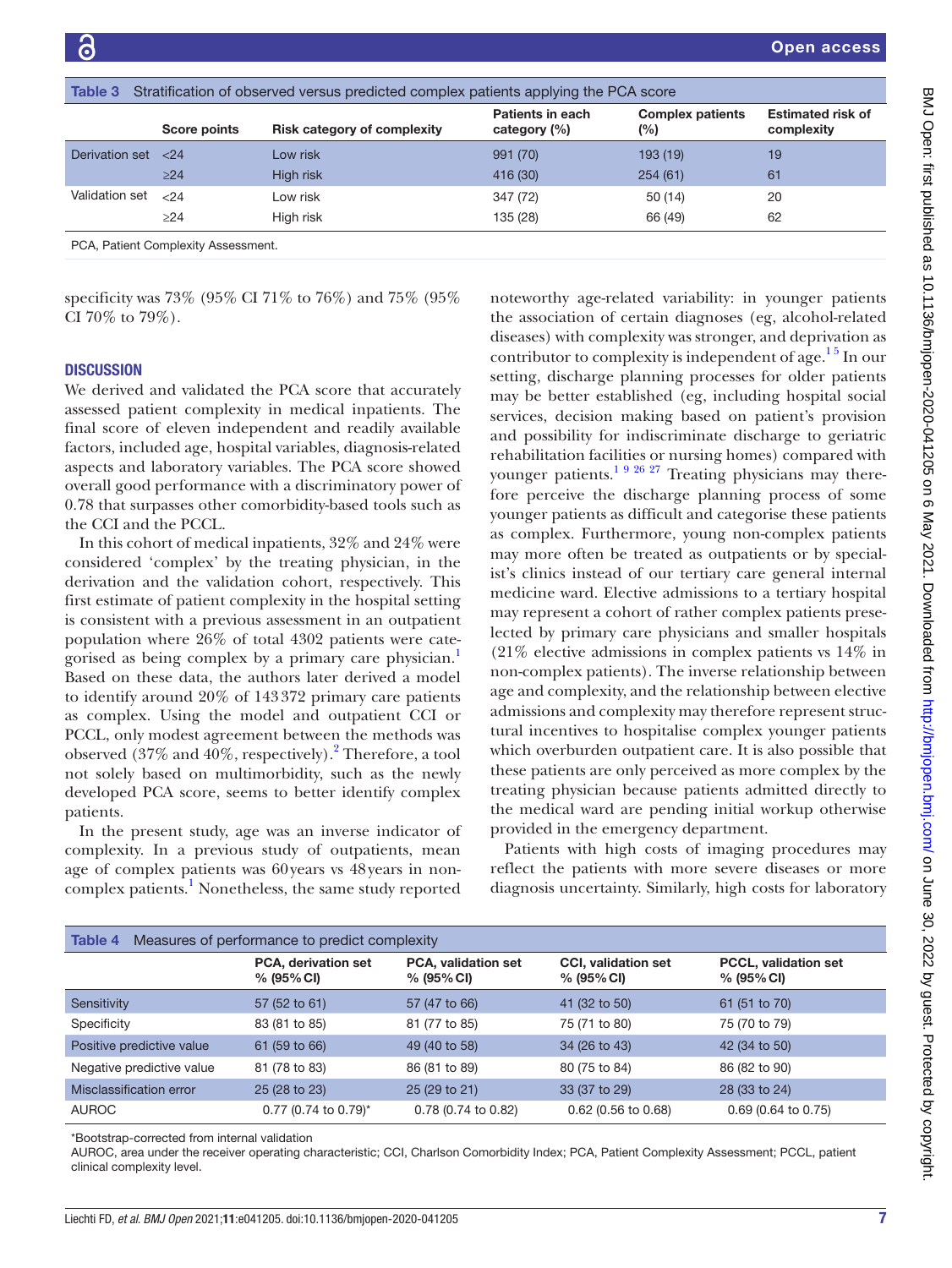analysis may be explained by a higher need of costly or repeated measurements in more complex patients. High costs for care/nursing were indicators of complexity highlighting some concordance between the nurse workload and the medical complexity.

In our study multimorbidity (defined as a number of more than six diagnoses) was an indicator of complexity. Comorbidity-based scores, that is, the CCI, are commonly used to identify complex patients. Indeed, in the study of Grant *et al* the proportion of multimorbid patients identified by a CCI of 2 or more was higher in complex patients, that is, 26% of complex patients were multimorbid vs 9% of non-complex patients.<sup>[1](#page-8-0)</sup> However, many multimorbid patients are not complex and not all complex patients are multimorbid. In our cohort (derivation and validation datasets together) 34% of polymorbid patients (CCI≥2) were complex vs  $24\%$  in the group of CCI <2. Comparably, nearly one half of patients with a CCI of 2 or greater were classified as non-complex in the study of Grant *et al*. [1](#page-8-0) Therefore, a system to identify complexity should not depend on diagnosis alone.

In the PCA score, malnutrition was a risk factor of complexity. Malnutrition in hospitalised patients is associated with more complications, increased mortality, longer hospital stays and higher costs.<sup>28</sup> <sup>29</sup> Therefore, malnutrition and complexity may both reflect a cluster of severe and chronic disease as well as socioeconomic circumstances.<sup>1</sup>

Antineoplastic and immunomodulating medication at admission was an indicator of complexity. These drugs are used for oncologic patients, but also in patients with rheumatological disease or after receiving organ transplants. These patients may be complex because of challenging infectious diseases, end-of-life issues and interdisciplinary care. Abnormal values of serum creatinine and leucocyte counts at discharge were denoting complexity whether the values were normal or abnormal at admission. These patients may also requiring more interaction between specialists and may complicate the discharge process.

Personal characteristics or mental health issues and use of psychoactive medication, that is, narcotics, selective serotonin reuptake inhibitors, benzodiazepines, smoking cessation agents and antipsychotics, have been described as characterising complex patients, especially in younger patients.<sup>[1](#page-8-0)</sup> This is in line with the observation that in the PCA score, use of medication affecting the nervous system at admission (including antipsychotics, mood-stabilisers, sedatives, analgesics including opioids, anticonvulsive medication and anti-dementia drugs) was an indicator of complexity. These patients may challenge the known pathways of the healthcare system, for example, by parallel use of general internal medicine and psychiatric resources.

There are several limitations of the study. First, we used physician's assessment to define complexity, which per definition is subjective. Nonetheless, there is no better standard reference (gold standard) and the proportion of patients identified as complex was

similar in previous studies.<sup>12</sup> Second, the PCA score has been developed at a single tertiary hospital in Switzerland and therefore may not be generalisable to other settings, for example, other health care systems. However, costs and nursing workload are not measured as absolute values but as those above the 75th percentile, making it transferable to other settings. Also, some patients may appear as complex in one setting, while they will be judged as non-complex in other settings (eg, primary care vs university hospital), nevertheless the proportion of complex patients in out setting was similar to the one in primary care.<sup>[1](#page-8-0)</sup> Therefore, in other health systems the final indicators may vary, which might be considered when validating the PCA score. Third, it is likely that our model does not consider every important indicator, but it allows deriving an easily usable tool which kept its fair sensitivity and good specificity in our external validation. Fourth, the PCA score includes values available only at discharge, which makes patient-aimed interventions during the hospitalisation difficult. This is however also true for alternative assessment tools, such as the CCI and the PCCL, which had a lower performance in identifying complex patients in our cohort. Fifth, imputation of missing data may have changed the outcome of the study. However, potential predictors with more than 25% missing data were excluded. Sixth, most of the included indicators are not modifiable. For example, a patient will still be complex if receiving less imaging procedures to reduce costs.

To our knowledge, the PCA score is the first tool to identify complex medical patients in the hospital setting. It can easily be calculated and is therefore predestined to be used for population-based studies as it does not involve individual judgement of a physician. With its prospective design and inclusion of a large number of medical inpatients, this study has a strong design.

Identification of complex patients by this simple tool using electronically available data may help monitoring the proportion of complex patients in the hospital setting and comparing patient complexity level between hospitals. Thereby, the PCA score might improve the monitoring of resources distribution and coordination of care, for example, by flagging complex patients to general practitioners or social workers for closer follow-up or low-threshold service.

#### Author affiliations

<sup>&</sup>lt;sup>1</sup>Department of General Internal Medicine, Inselspital, Bern University Hospital, University of Bern, Bern, Switzerland

<sup>&</sup>lt;sup>2</sup>Department of Technology and Innovation, Inselspital, Bern University Hospital, University of Bern, Bern, Switzerland

<sup>&</sup>lt;sup>3</sup>CTU Bern, University of Bern, Bern, Switzerland

<sup>4</sup> Department of Medicine, Ottawa Hospital Research Institute, University of Ottawa, Ottawa, Ontario, Canada

<sup>5</sup> Department of Medicine, Neuchâtel Hospital Network, Neuchâtel, Switzerland 6 Division of General Internal Medicine, Lausanne University Hospital, Lausanne, **Switzerland**